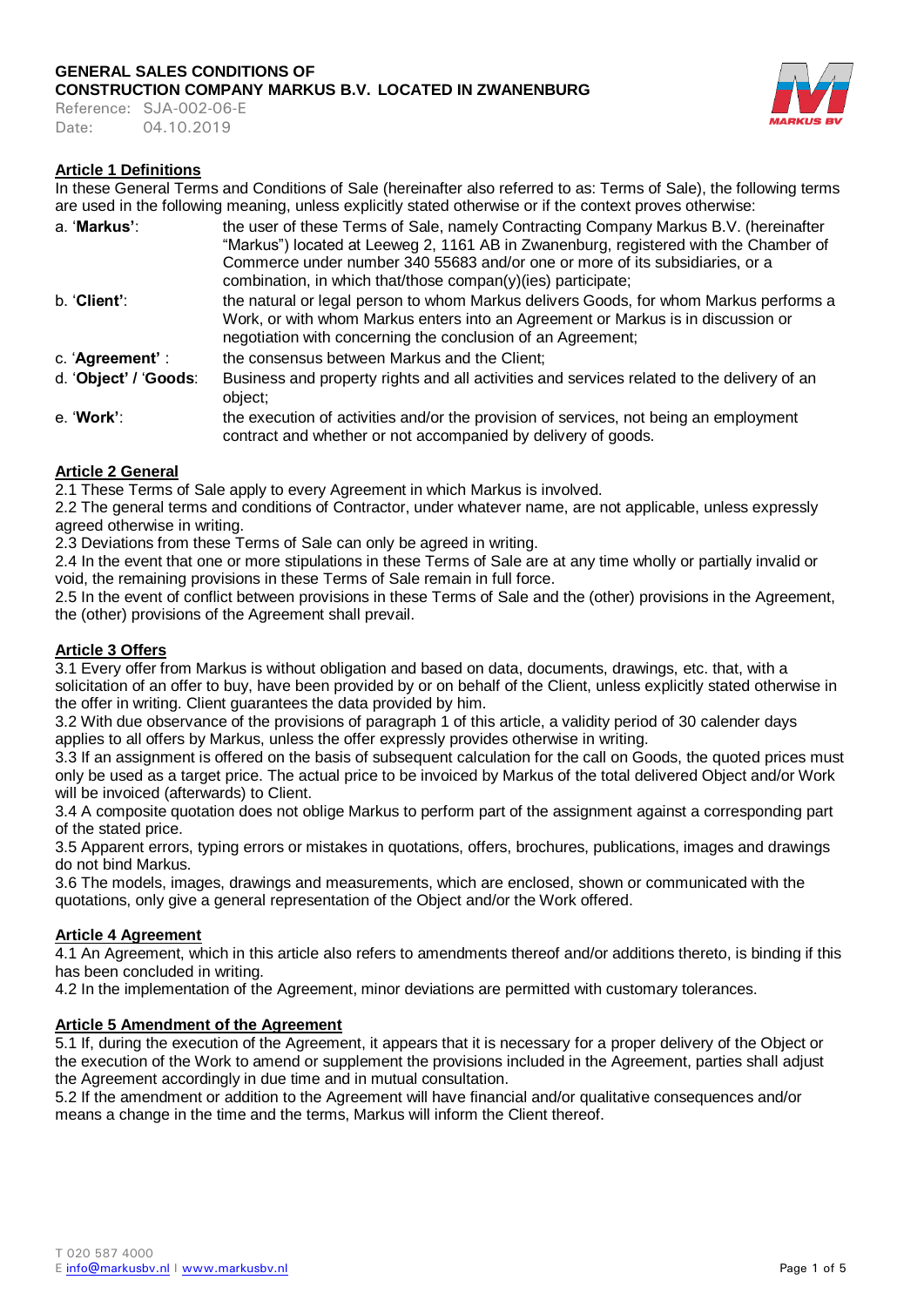Reference: SJA-002-06-E Date: 04.10.2019



### **Article 6 Communications, data and statements**

The communications, data and statements made or provided by Markus, in whatever form and of whatever nature, are without obligation and never binding to Markus, unless the contrary is explicitly stipulated in the Agreement.

### **Article 7 Secrecy**

Client is bound to secrecy towards third parties of all information or data, originating from Markus, which are known to or are brought to the knowledge of Client within the framework of the Agreement and which are sensitive to the business, which may impair the market position and/or competitive position of Markus or can be regarded by Markus as detrimental distribution of data.

### **Article 8 Prices and price changes**

8.1 The prices quoted and/or agreed by Markus are in euros, unless expressly agreed otherwise. These are exclusive of taxes - including VAT and other government levies and/or taxes.

8.2 The price for deliveries of Goods concerns delivery carriage paid and contains, if applicable, processing, except for cases in which this is expressly determined otherwise in the Agreement.

8.3 Markus is entitled to increase the price after the offer and/or during the duration of the execution of the Agreement, but only if and insofar as the increase is the objective result of one or more cost price determining elements of the products and/or services such as government levies, general price increases in raw materials, energy, currencies, etc. This increase will then apply to those parts of the Agreement which, at the time of that increase, have not yet been executed. Markus will inform Client of this increase to the (partial) deliveries to which the increase relates.

### **Article 9 Delivery time, Start of Work activities**

9.1 The delivery of Goods or the start of execution of the Work commences on the last of the following times: a. the first working day after the establishment of the Agreement;

b. the day that Markus has all the necessary documents for the delivery of the Goods and/or the execution of the Work (including drawings), data (including dimensions), licences, exemptions, approvals, assignments, etc .; c. the day of commencement as included in the Agreement;

d. or the date of receipt by Markus of the prepayment and/or security as referred to in article 13 of these Terms of Sale.

9.2 The time of delivery of the Object is the moment the Object has been delivered to the agreed location. The time of delivery of the Work is the moment that Markus has indicated that the Work is ready to be delivered.

9.3 Markus is always entitled to carry out partial deliveries, unless expressly agreed otherwise.

9.4 The delivery time can not be regarded as a deadline, unless explicitly agreed otherwise. In the event of attributable exceeding of the delivery time, notice of default will always be required.

9.5 The delivery time is based on the working conditions applicable at the time the Agreement was concluded. If a delay arises as a result of a change in these circumstances, due to an event that is beyond the control of Markus and cannot be attributed to it, the delivery time will be extended such as this, taking into account all circumstances, is reasonableand Markus shall not be liable for damages. and/or (the contractual) penalty owed for exceeding the delivery time.

If due to the circumstances beyond the control of Markus the Goods cannot be transported (in time) to the place of destination, or cannot be delivered there, Markus has the right to store the Goods or have these stored at the expense and risk of the Client and demand payment as if delivery had taken place.

### **Article 10 Transport and unloading**

10.1 The transport and unloading of Goods takes place at the expense and risk of Markus (delivery carriage paid) unless agreed otherwise.

10.2 Immediately upon unloading the Goods, Markus will offer a delivery note to have it signed by an authorized representative for that purpose by Client. Signing of the delivery note means approval of the delivered Goods and relieves Markus from any warranty and/or liability, as these arise from the Agreement concluded between the parties, in particular these Terms of Sale.

### **Article 11 Packaging**

11.1 Disposable packaging will not be taken back by Markus.

11.2 Markus has the right - at its discretion - to decide whether or not take back reusable packaging.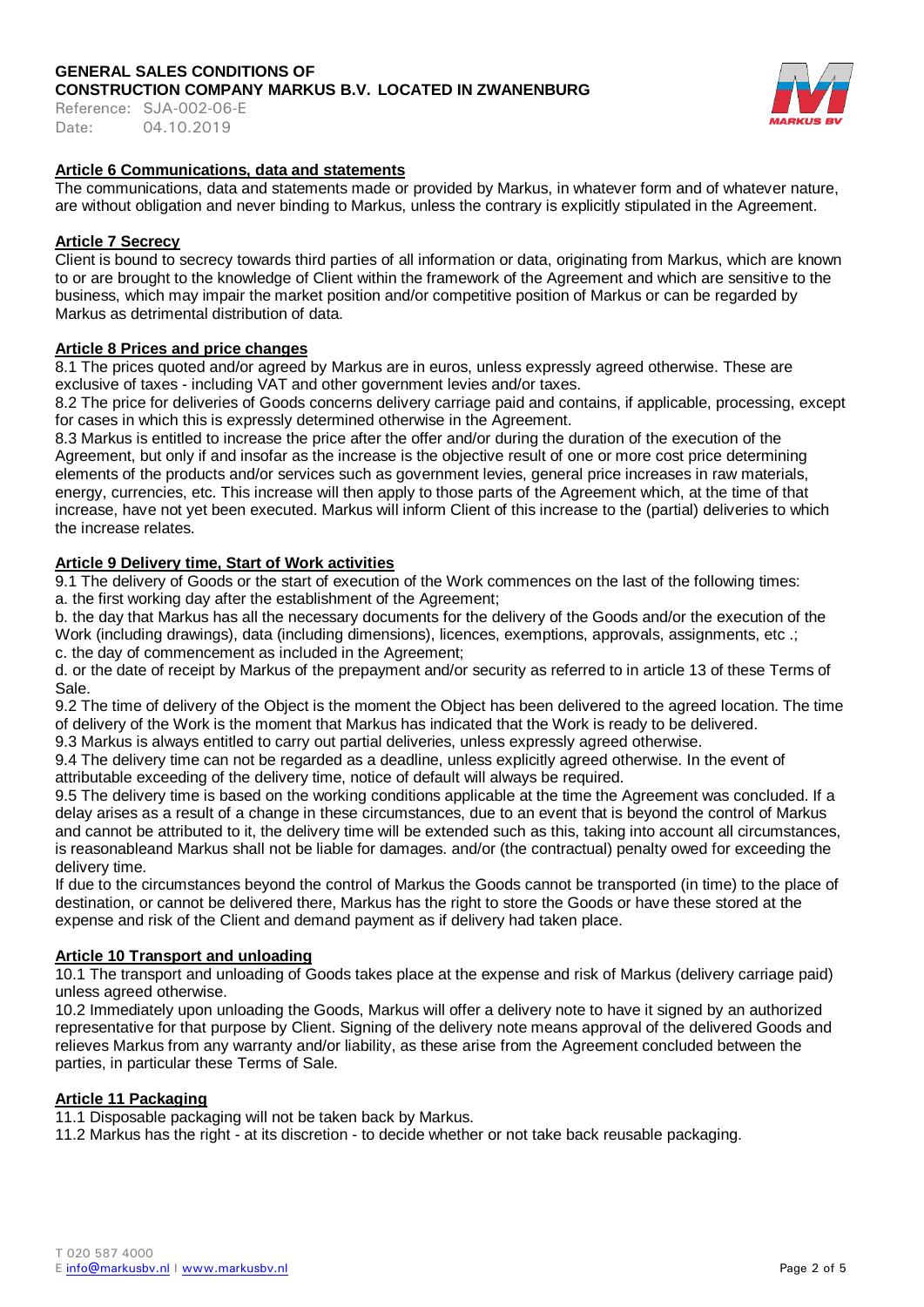Reference: SJA-002-06-E Date: 04.10.2019



# **Article 12 Retention of title**

12.1 All delivered and yet to be delivered Goods remain the exclusive property of Markus, until all claims that Markus has or will acquire on the Client, including in any case the claims referred to in Article 3:92 paragraph 2 of the Dutch Civil Code, have been paid in full.

12.2 As long as the ownership of the Goods has not been transferred to Client, he may not pledge the goods or grant any other rights thereon to third parties, except within the normal course of his business. At first request of Markus, the Client is obliged to cooperate in the creation of a right of pledge on the receivables that Client acquires or will acquire on his customers pursuant to the resale of Goods.

12.3 Client is obliged to keep the Goods that have been delivered under retention of title with due care and as recognizable property of Markus.

12.4 Markus is entitled to take back the Goods that have been delivered under retention of title and that are still present at Client if the Client is in default with respect to the fulfillment of his payment obligation, or has or is likely to have payment difficulties. Client shall at all times grant Markus free access to his premises and/or buildings for the inspection of the Goods and/or for the execution of the rights of Markus.

12.5 This retention of title is also stipulated including damage in the event of any possible loss of resale and all costs incurred by Markus as a result of non-compliance with the agreement.

12.6 The intended paragraph shall not affect the other rights attributable to Markus.

### **Article 13 Payment and security**

13.1 If not expressly agreed otherwise in writing, payment of the agreed price will take place upon the sale and delivery of Goods and/or the performance of the Work in accordance with the terms stated in the Agreement. The payment of the agreed price must take place no later than **30** workdays after the invoice date.

13.2 If Markus has good reason to fear that the Client will not fulfill its obligations, Markus shall be entitled to demand from the Client adequate security for compliance with the payment obligations, before delivering its performance or continuing therewith, at its discretion. Markus has the right to suspend the fulfillment of its obligations or to have the Client provide security.

### **Article 14 Inspection**

14.1 Client shall at all times have the right to inspect, check or test the Goods and the Work, wherever these are, with the understanding that this must take place before mixing of the delivered Goods with material of other origin or composition or processing of the products has taken place.

14.2 The costs of an inspection, a check or a test shall be borne by Client. In the event of postponement or repetition of an inspection, check or test, the costs involved are to be borne by the person to whom the postponement or repetition can be attributed.

14.3 Any complaints about the inspection must be submitted within one workday after the time of delivery.

### **Article 15 Warranty**

15.1 Markus guarantees that the delivered Object and/or Work complies with the Agreement.

15.2 If and insofar as the quality of the Object and/or the Work has not been explicitly agreed, Client can only claim a quality in accordance with what is normal and customary in the industry.

15.3 If it has been agreed in writing that Markus must provide a warranty for (parts of) the Goods delivered by it and/or the Work, the warranty shall entail that Markus shall repair or replace defects occurring, of which the Client can plausibly demonstrate that these are clearly attributable to Markus, as quickly as possible and at its expense, on first notice from Client, during a warranty period of a maximum of 6 months after delivery of the Good and/or the Work.

15.4 The warranty claims will lapse if:

a. the delivered Object and/or the Work are subject to other and/or stricter requirements than were known at the time the Agreement was established;

b. the Client and/or third parties have carried out repairs or other work on the Goods and/or the Work without prior written consent from Markus during the execution or the warranty period;

c. the delivered Object and/or the Work has not been used in the intended manner;

d. the Client has not fulfilled his obligation(s) from the Agreement towards Markus;

e. if damage occurs to the Object and/or the Work due to a circumstance that is not attributable to Markus, or in case of force majeure.

15.5 Any warranty claim regarding certain defects will lapse if:

a. no complaint has been submitted in writing and motivated within 5 calendar days of the discovery of the defect; b. the Client has not immediately given Markus the opportunity to examine the claim to the warranty and to fulfill its warranty obligations.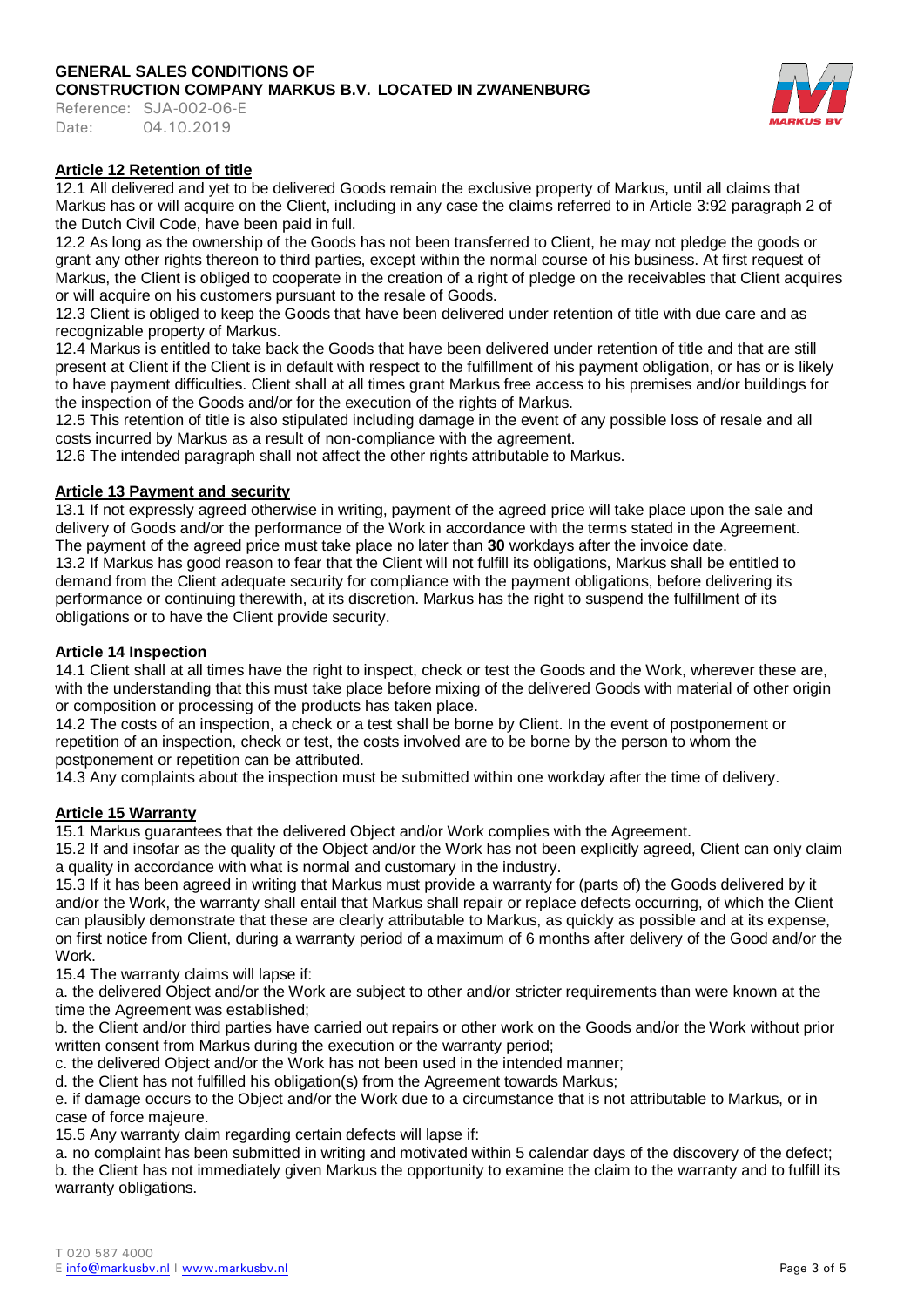Reference: SJA-002-06-E Date: 04.10.2019



15.6 The costs of investigation by Markus into alleged defects are at the expense of Markus, unless it appears that there is no defect for which warranty has been granted.

15.7 Markus is never obliged to fulfill its warranty obligations insofar as the costs resulting from this are higher than the price agreed upon for the relevant delivery of the Object or assembly work, or the contract value of the Work.

# **Article 16 Liability**

16.1 The liability of Markus under the agreement is limited to the fulfillment of the obligations described in the agreement, in particular the warranty obligations described in article 15 of these Terms of Sale.

16.2 Markus cannot be held to compensate any damage, which is a direct or indirect consequence of:

a. an event, which is in fact beyond its control and therefore cannot be attributed to its actions and/or omissions, as further described in Article 18 of these Terms of Sale;

b. any act or negligence on the part of the Client, his subordinates, or other persons who have been employed by or on behalf of the Client.

16.3 Markus is never liable for indirect damage, including consequential damage, loss of profit, missed savings and damage due to business stagnation.

16.4 Markus is not liable for direct or indirect damage, including trading loss, which:

a. arises through or during the delivery of the Object and/or the execution of the Work on cables, pipes or ducts, if and insofar as, by or on behalf of the Client, no complete or correct information has been provided on the location thereof;

b. arises by or in connection with transport, delivery, storage and/or removal of hazardous substances or hazardous waste;

c. relates to the condition (including possible contamination) of the site in which, to which or on which Markus performs the delivery of the Object and/or the Work, regardless of the time at which and the cause by which this contamination originated, unless this is the cause of intent or gross negligence on the part of Markus;

d. is the result of acts or omissions of subordinates of Markus or other persons who have been employed by or on behalf of Markus;

e. is the result of incompleteness or inaccuracies in (parts of) designs made available by or on behalf of the Client or any specifications of materials provided with this design; Markus is not obliged to check these (parts of) designs, unless expressly agreed otherwise;

f. is the result of violation of patents, licences or other rights of third parties as a result of the use of data provided by or on behalf of the Client.

16.5 Markus is not liable for damage of any kind whatsoever, if the Client has not properly fulfilled its obligations arising from the Agreement, these general terms and conditions or the law.

16.6 Markus is never liable for damage to and/or loss or destruction of goods of the Client, caused by hidden circumstances and/or goods, left by the Client at the location where Markus has to execute the Agreement, before the start of the work to be performed by Markus.

16.7 With regard to all persons and all goods, for the period that they are located under supervision and/or at the (business) premises of Markus and/or on the site where Markus performs work, the explicit stipulation is that Markus in no case will be held liable for death, physical and/or mental injuries or any injury whatsoever (as regards persons) and for damage, theft, destruction, loss, ruin or any damage (in respect of goods), except insofar as it appears to be a case of intent or gross negligence of its director(s) personally.

16.8 Should Markus be held liable by third parties for damage, for which Markus is not liable under these Terms of Sale or otherwise, then the Client shall be obliged to indemnify Markus against such damage and liability, and to indemnify Markus for all costs, damage and interest that may arise due to it.

16.9 Markus does not accept any liability if contrary to the advice of Markus, the Client requires that certain work must still be carried out or Goods must be delivered.

16.10 Any liability of Markus for defects relating to the delivered Goods and/or the Work is limited to the agreed price for the delivered goods.

16.11 The liability of Markus is at all times limited to a maximum of the amount of the payment, to be provided by the insurer of Markus in the occurring event.

16.12 The limitations stipulated above for Markus itself, or exclusions of liability, as well as exclusions of indemnity, are also stipulated for and for the benefit of its subordinates, any other person used by Markus within the framework of the Agreement, as well as for those from whom it purchases delivered Goods and/or parts and/or assigns Work to, unless in case of intent or gross negligence.

### **Article 17 Concessions and compensation for damages by Client**

If Client does not (timely) comply with one or more of the obligation(s) described in the Agreement or the Terms of Sale (on time), Markus shall be entitled to an extension of the delivery time and/or compensation for damages from Client.